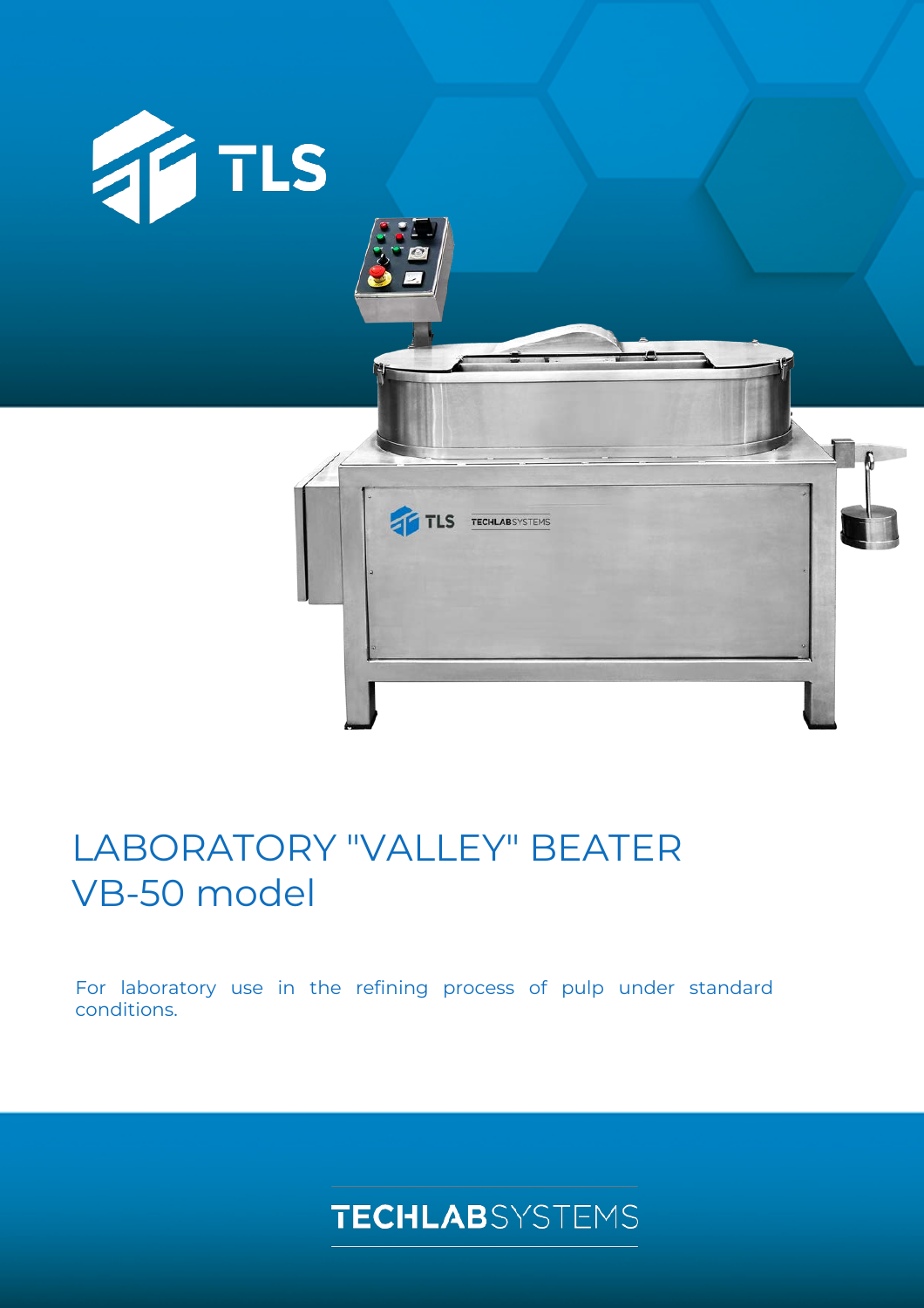

### **LABORATORY "VALLEY" BEATER VB-50 model**

#### **APPLICABLE STANDARDS:**

**ISO 5264/1 - SCAN C 25 - TAPPI T200 & 205 - PAPTAC C.2**

#### **GENERAL INFORMATION**

This procedure is used to define the paper quality of the pulp, subjecting it to a controlled mechanical treatment in a laboratory refiner.

The VALLEY method VB-20 Laboratory Refiner is used in addition to determining the quality of celluloses in the market, in research studies, to evaluate new pulps and to provide a basis for process control when using different types of pulps in papermaking.

#### **TEST DESCRIPTION**

360 grams of moistened paper pulp are chopped into pieces approximately 25 x 25 mm in size. The sample is diluted in 23 liters of water and the suspension is poured into the refining cell.

Before placing the weights on the lever, it is advisable to take a raw sample to have a set of test sheets. During refining, the first sample is taken after 5 minutes, and the following after every 15 minutes (sulphite pulps) or 20 minutes (Kraft pulps), until reaching or exceeding the maximum power.

Uniform paper sheets can be made from these samples in the sheet former to be tested. Now the different refining curves can be traced by means of which the pulps can be classified. These curves show not only the final effort of the paste, but also the ratio of effort developed, which is of greater importance.

- **Refining vessel made of stainless steel**
- **Good refining pressure reproducibility, adjustable by means of weights**
- **Volume of the refining tank 25 liters**
- **It allows calculating the power used to obtain the desired degree of refining**
- **Maximum sample capacity 360 g**
- **Carry out mass coloring and gluing tests**
- **Engine stop sensor, by opening the cover.**
- **Safety cover according to CE standards**